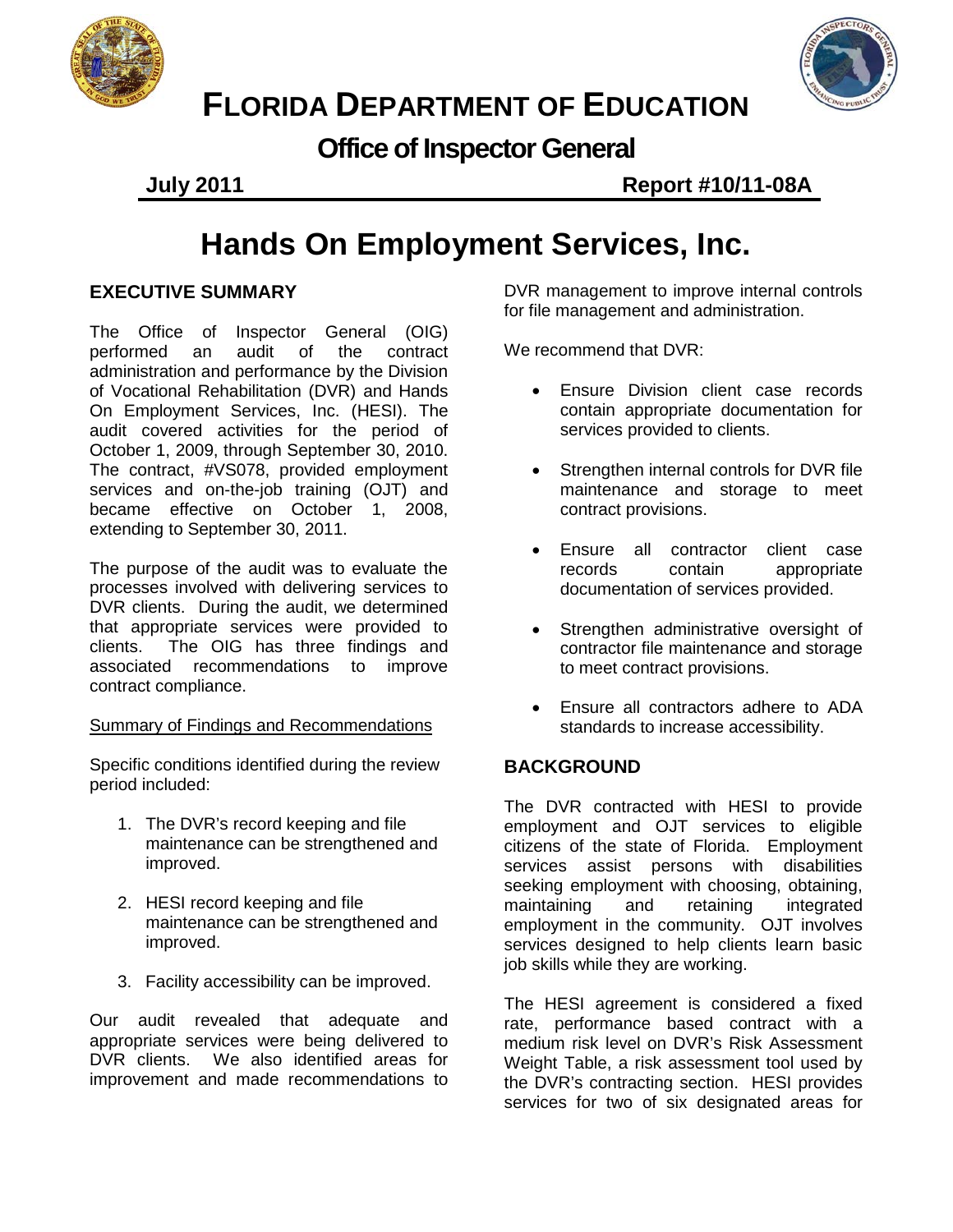#### Report No. 10/11-08A **DIG Report** No. 10/11-08A

DVR in eleven counties located within the state. There have been two amendments to the contract. The purpose of the first amendment, executed on June 28, 2009, was to modify contract language affecting reporting requirements, timeliness of reports, minimal documents in providers' files and monitoring of the contract. It also added providing OJT services. The second amendment, executed on February 14, 2010, clarified reporting<br>requirements, contractor documentation documentation requirements, added pre-placement training to employment services, and added/adjusted the benchmark (rate) payments for employment services, supported employment services, and OJT. The contractor has not been previously audited or reviewed by DVR or DOE.

# **AUDIT RESULTS: FINDING AND RECOMMENDATIONS**

Our audit determined that:

- a) Client services are being provided in accordance with contractual terms and conditions.
- b) Contract expenditures are made in accordance with contract terms and rates.
- c) Adequate internal controls are in place to ensure compliance with the delivery of services.

The OIG has three findings related to contract compliance discussed below.

# **FINDING 1**

#### **DVR record keeping and file maintenance can be strengthened and improved.**

The OIG reviewed the DVR contract manager file and client case records for documentation of services provided to 26 clients receiving rehabilitative services through HESI. Specifically, the audit staff reviewed invoices, MPRs, NOAs, IPEs, and supporting documentation detailing employment and OJT services from October 1, 2009, to September 30, 2010. We could not locate:

- One hundred thirty-six Monthly Progress Reports
- Seven Notifications of Approval
- Twenty-nine invoices
- One Individual Plan for Employment
- Appropriate HESI signatures for fourteen Monthly Progress Reports

Contract provisions, with amendments, state the contractor is responsible for submitting completed MPRs, NOAs, invoices, and using the IPE to direct employment and OJT services. The DVR is responsible for: designating staff to ensure contractual provisions are satisfied; ensuring supporting documentation is submitted by the contractor for employment and OJT services; and assuring DVR and contractor files are maintained and stored according to contractual terms (See Appendix A).

Our results show that the DVR staff did not always ensure adequate supporting documentation was maintained in the contract manager file and client case records. This increases the risk of service failure to clients and decreases accountability.

#### **RECOMMENDATION**

- The DVR should take steps to ensure contract manager files and client case records contain appropriate documentation for services provided to clients through its contractors and evaluate the need to obtain the missing documentation to complete the files.
- The DVR should strengthen controls for file maintenance and storage to meet contract provisions.

#### **Management Response:**

As explained at the onset of this review, the invoices and required supporting supporting documentation was maintained in the Area Field Office by the Area Contract Liaison for the time period of this review. The invoice process was moved to Tallahassee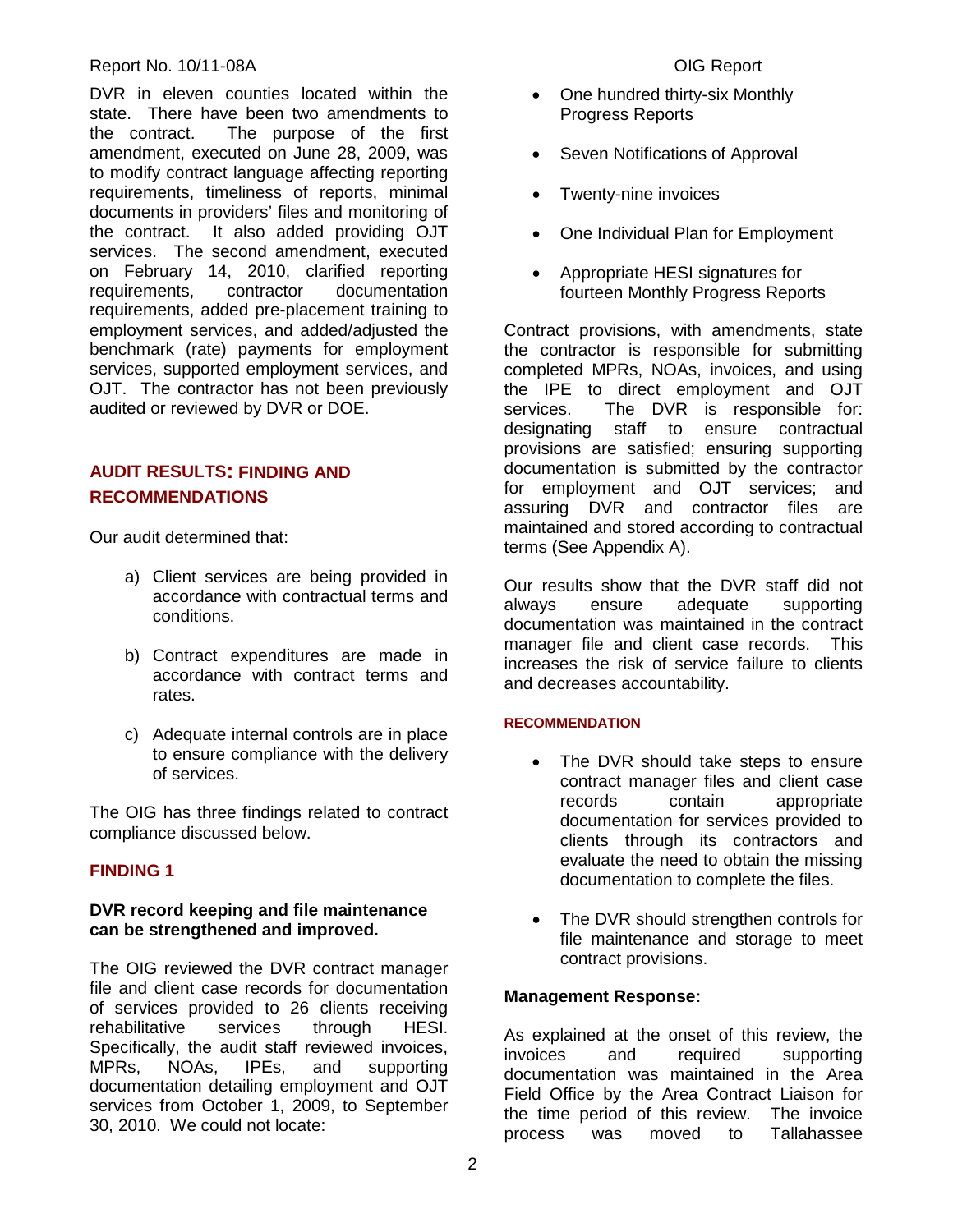#### Report No. 10/11-08A **DIG Report** No. 10/11-08A

Headquarters in September 2010 for this area. DVR completed a process improvement event in December 2010 and has implemented changes to the invoice process as a result. These changes include a requirement that all Counselors review and verify services and reports submitted for payment. Copies of all reports are to be maintained in the customer case files.

### **FINDING 2**

#### **HESI record keeping and file maintenance can be strengthened and improved.**

During an on-site visit to the contractor, the OIG reviewed 26 client case records for documentation of services provided through HESI. Specifically, the audit staff reviewed invoices, MPRs, NOAs, and supporting documentation detailing employment and OJT services from October 1, 2009, to September 30, 2010. We could not locate:

- Six Monthly Progress Reports
- Eight Notifications of Approval
- Twenty-nine invoices

The provisions listed within the original contractual agreement, with amendments, as discussed previously, detailed the requirement of the documents being submitted to DVR and maintained by HESI (See Appendix A).

The OIG also reviewed twelve employee files and found that one employee file was missing an FDLE background check and another employee file was missing a signature on the *Affidavit of Good Moral Character*. According to the contract, the contractor must submit a completed *Affidavit of Good Moral Character* and an attestation of a Florida Department of Law Enforcement background check for employees (later revised to specify a copy of the FDLE background check for each employee).

Our results show that HESI staff did not always ensure adequate supporting documentation was maintained in client case records. This increases the risk of service failure to clients and decreases accountability.

#### **RECOMMENDATION**

- The DVR should take steps to ensure contractor client case records contain appropriate documentation for services provided and evaluate whether the contractor should be instructed to obtain the missing documentation.
- The DVR should strengthen administrative oversight of contractor file maintenance and storage to meet contract provisions.

#### **Management Response:**

The DVR Contract Manager will work with the Area Contract Liaison to provide guidance and technical assistance to the provider to ensure contract compliance in the future.

#### **FINDING 3**

#### **Facility accessibility can be improved.**

During a visit to HESI, the OIG used a checklist adapted from the New York State Office of Advocate for Persons with Disabilities to assess the accessibility of the contractor's facility. The checklist was used to ascertain whether the facility could be easily accessed by DVR clients who required vocational rehabilitation services.<br>Based on ADA standards and on ADA standards and recommendations, we observed:

- Disabled parking spaces are not located close to the building entrance
- Main entrance is not accessible for clients using a wheel chair
- Exterior door to the entrance of the facility cannot be easily opened. It does not have an automatic button for easy operation
- No Braille alternatives exists in the facility to assist persons who are vision impaired

Based on the findings listed above, persons who use a wheelchair or are vision impaired may not be able to easily access the facility.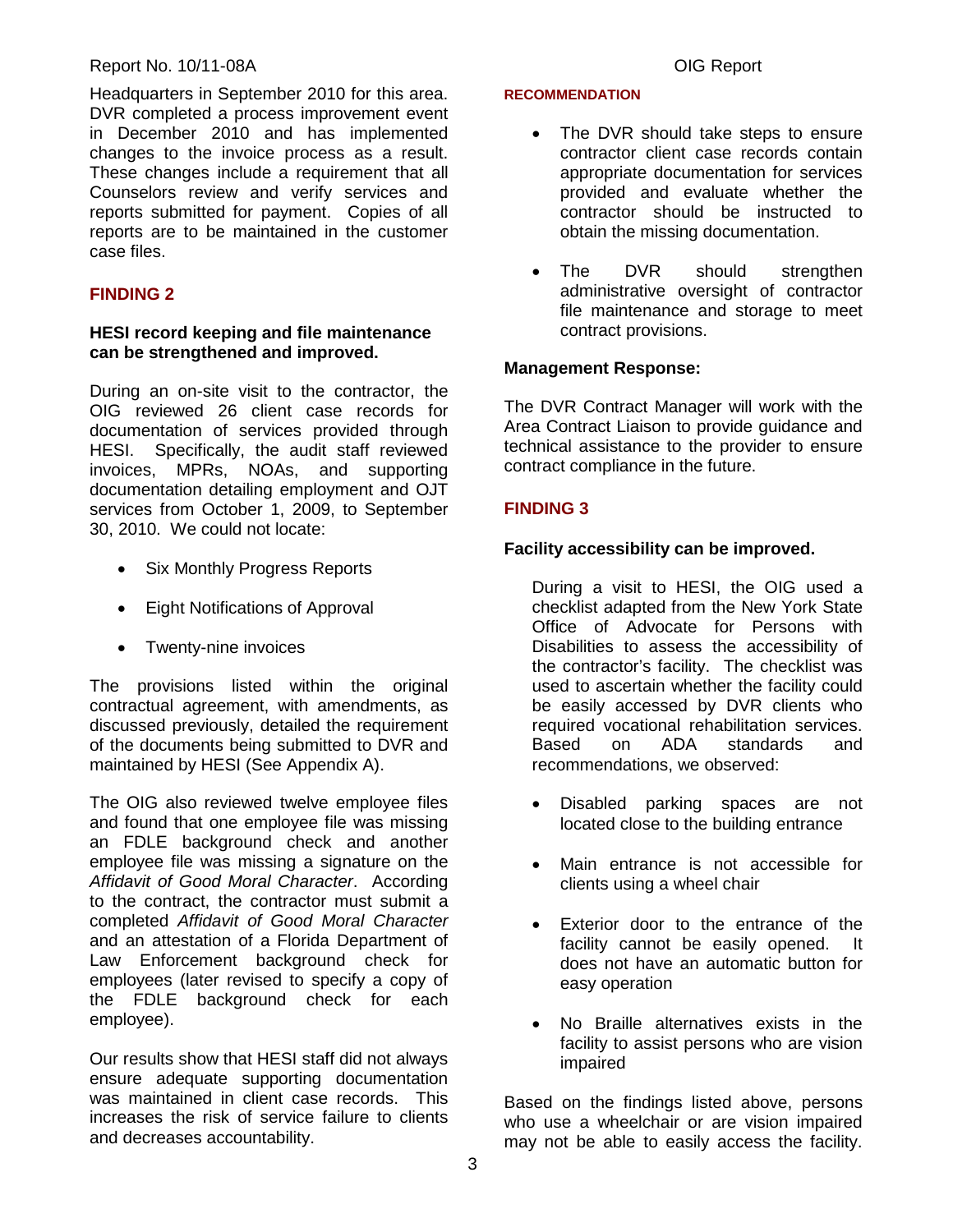#### Report No. 10/11-08A **DIG Report** No. 10/11-08A

The lack of access significantly increases the risk of DVR clients not receiving adequate and appropriate rehabilitative services.

#### **RECOMMENDATION**

The DVR management should ensure all contractors adhere to ADA standards to increase accessibility.

#### **Management Response:**

The following language has been added to the new rate contract draft to be effective October 1, 2011:

Section II. J. Civil Rights Certification, h. Americans with Disabilities Act, The Contractor understands and agrees all meetings with customers must be held in a location that meets the ADA compliance requirements.

### **OBJECTIVE AND SCOPE**

The objectives of the audit were to determine whether:

- 1) Client services are being provided in accordance with contractual terms and conditions;
- 2) Contract expenditures are made in accordance with contractual terms;
- 3) Adequate internal controls are in place to ensure compliance with contractual terms and conditions including the delivery of services; and,
- 4) DVR's internal control system will ensure effective, efficient administration and monitoring of the contractual agreement.

The scope included transactions during the period of October 1, 2009 through September 30, 2010.

#### **METHODOLOGY**

To achieve the objectives, the auditors interviewed appropriate DVR and HESI staff, and reviewed:

- Federal and state statutes, policies and procedures regarding rate contractual agreements, Rehabilitation Act of 1973 as amended in 1998, DVR's Counselor Policy Manual;
- Monthly invoices, Progress Reports (MPR), Individualized Plans for Employment (IPE), Notifications of Approval (NOA);
- HESI's administrative and personnel files, including staff driver's licenses, vehicle registration, insurance policies; and,
- Policies and procedures associated with the duties and functions of providing employment and OJT services.

This audit was conducted in accordance with *The International Standards for the Professional Practice of Internal Auditing*  published by the Institute of Internal Auditors.

#### **CLOSING COMMENTS**

The Office of the Inspector General would like to recognize and thank the administrators of HESI and DVR's Contracting Section for their assistance and cooperation during the course of this audit.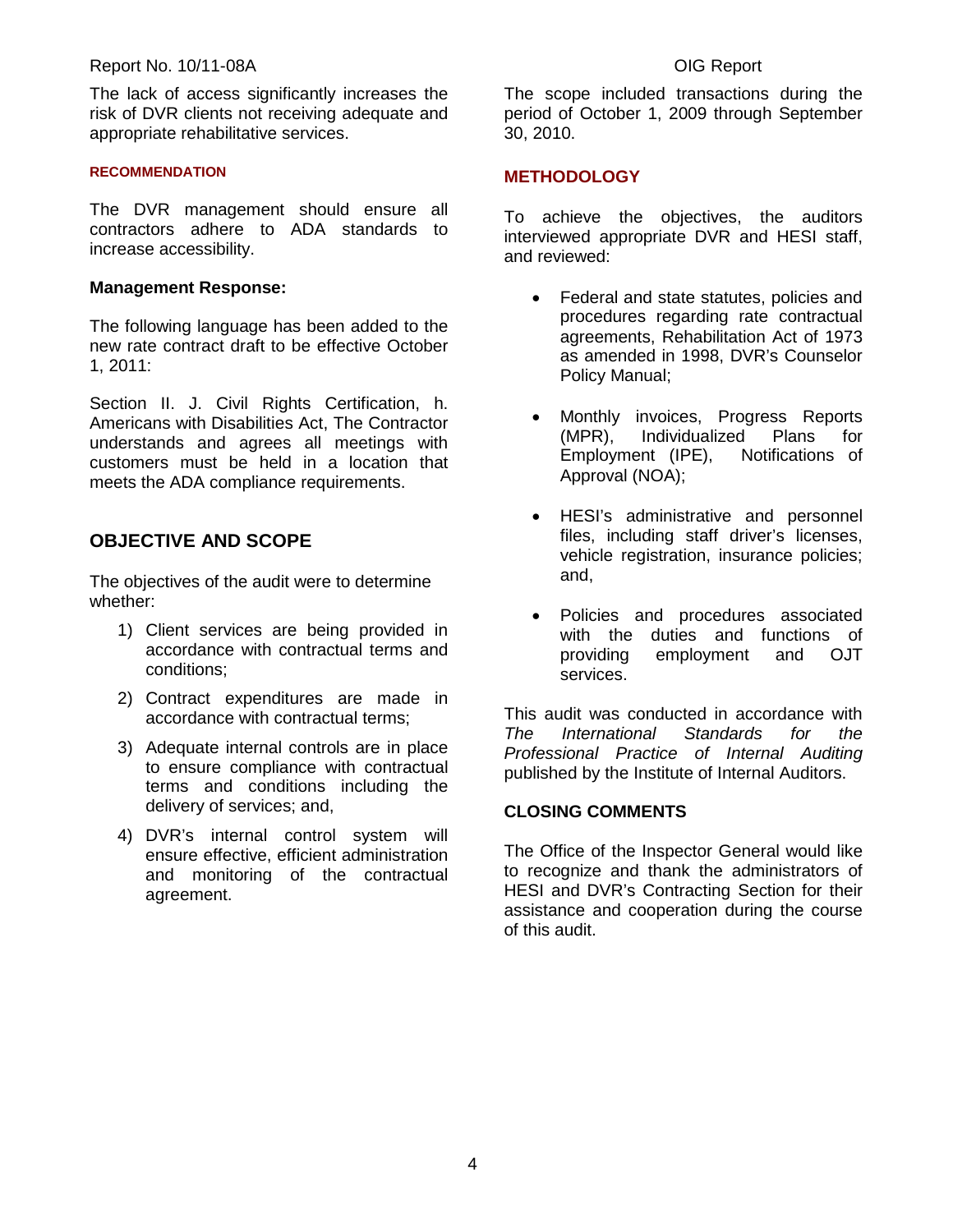# **Appendix A**

#### **Contractual Terms for Hands On Employment Services, Inc. and The Division of Vocational Rehabilitation**

Contractor Responsibilities:

- Attachment A-ES, I.E.1—Upon receipt of the DOE/DVR Referral form from the DOE/DVR Counselor and acceptance of the referral by the Contractor, the Contractor shall furnish services directed at achieving an employment outcome consistent with the definitions, terms and conditions of the Contract, DOE/DVR Referral Form, IPE, and customer choice. \*\*Amendment Two adds the provision that the referral must be signed by the counselor and customer.
- Attachment A-ES, I.E.3—The Contractor shall submit a DOE/DVR Monthly Progress Report to the DOE/DVR Counselor by the tenth of every month for each active Customer. \*\*Amendment Two specifically changed the timeline requirements for submission of the MPRs to "monthly."
- Attachment A-ES, I.E.4—The Contractor shall submit a DOE/DVR Notification of Approval Form (NOA) within five working days, after the customer's first day on the job and each subsequent benchmark thereafter, to the DOE/DVR Counselor for each benchmark payment. Each NOA submitted for payment to the DOE/DVR Contract Liaison requires the signature of the Contractor and DOE/DVR Counselor. \*\*Amendment Two specifically changed the timeline requirements for submission of the NOAs to a "timely manner."
- Attachment C (M)(1)-Standard Terms and Conditions—The Contractor shall submit properly completed monthly invoices in detail sufficient for a proper pre-audit and post-audit thereof and in a form acceptable to the DOE/DVR covering services rendered and/or goods provided under this Contract together with expenditure reports to support all requests for payments.
- Attachment A-ES, I.E.5--The Contractor shall maintain client files and documents to support deliverables in a safe and secure location to protect the integrity of the records and clients' safety and confidentiality. These records and their location shall be subject to inspection by the DOE/DVR and made available for review upon request of the DOE/DVR.
- Attachment A-ES, I.E.5 of Amendment One--The Contractor shall maintain client files and documentation, including Contractor's case notes, referral forms, NOA(s), ICP(s), as applicable, signed and dated Monthly Progress Reports, invoices and quarterly employee reports, to support deliverables in a safe and secure location to protect the integrity of the records and the clients' safety and confidentiality.
- Attachment A-ES, I.E.5 of Amendment Two—The Contractor shall maintain client files and documentation, including contractor's case notes, referral forms, IPE amendments as applicable, NOA(s), ICP(s) as applicable, signed and dated Monthly Progress Reports, training materials/curriculum used for pre-placement training, invoices and quarterly employee reports, to support deliverables in a safe and secure location to protect the integrity of the records and the clients' safety and confidentiality. These records and their location shall be subject to inspection by the DOE/DVR and made available for review upon request of the DOE/DVR.
- Attachment A-ES, I.E.6.a—The Contractor shall maintain compliance with all Contract and Vendor Certification requirements, terms and conditions throughout the terms of this Contract. Written notice shall be given to the DOE/DVR Contract Manager within ten (10) days should the Contractor determine they are not in compliance with all Contract requirements. Non-